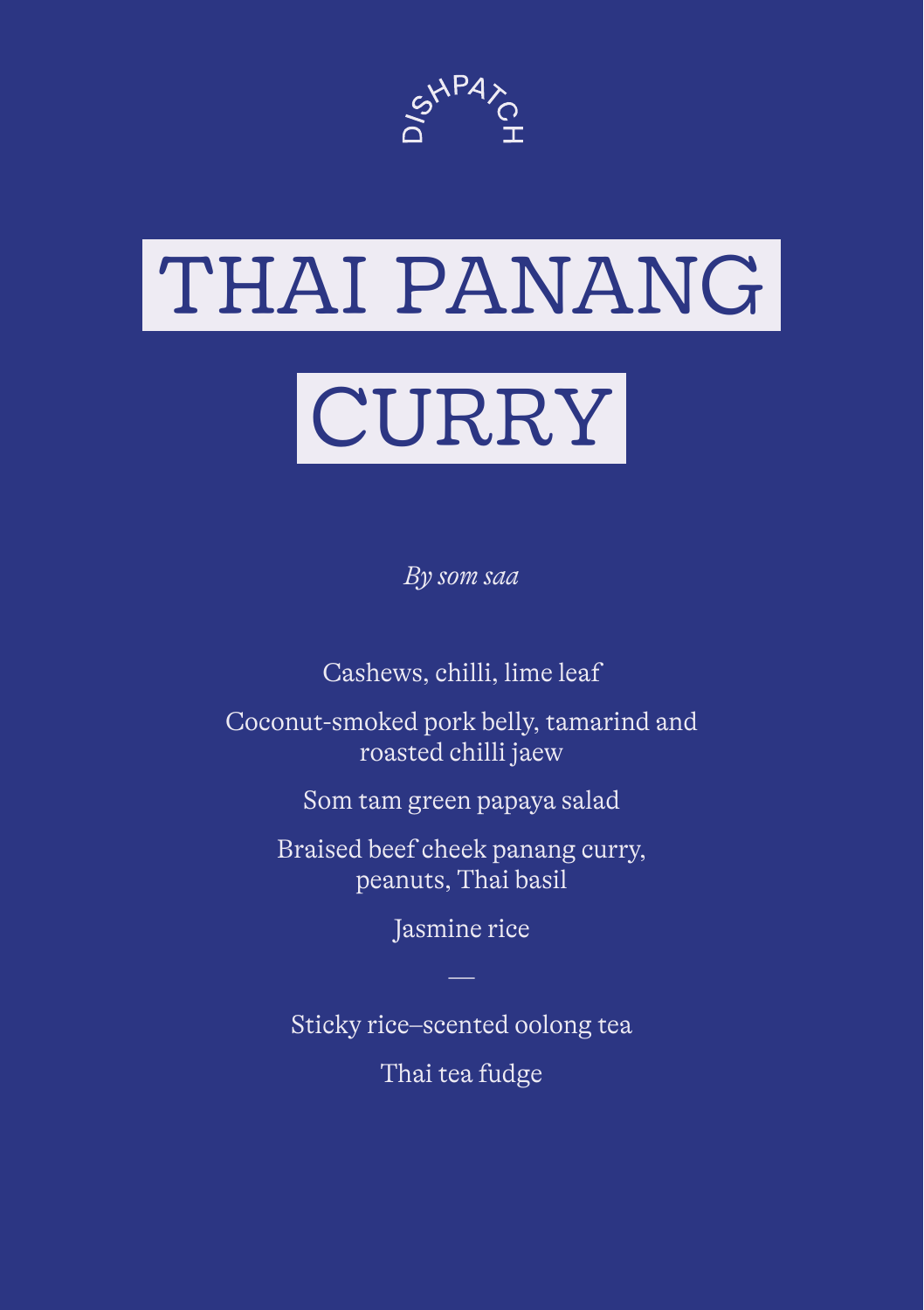# THAI PANANG CURRY *<sup>B</sup>*y som saa

#### COOKING TIME:

*30 MINUTES*

#### SERVES 2

## IN THE BOX

- (1) Braised beef panang curry
- (2) Smoked pork belly
- (3) Cashews, chilli and lime leaf
- (4) Jasmine rice
- (5) Som tam salad
- (6) Crispy shrimp and peanuts
- (7) Som tam dressing
- (8) Sliced chilli
- (9) Thai basil
- (10) Crushed peanuts
- (11) Jaew dip
- (12) Roasted rice powder and chillies
- (13) Sticky rice oolong
- (14) Thai tea fudge

*Lime* 

Remove the braised beef panang curry (1) and smoked pork belly (2) from the fridge and bring up to room temperature.

*Preheat the oven to the lowest grill setting.*

## GETTING STARTED

- 1. Feel free to snack on the cashews, chilli and lime leaf (3) while you cook.
- 2. Wash the jasmine rice (4) in a sieve under running water until the water runs clear. Drain the rice well and place in a small pan for which you have a tight-fitting lid.
- 3. Pour 400ml of water into the pan and place over a medium-high heat. Bring to a boil and continue to cook until the water has boiled down to the level of the rice. Pop the lid on and reduce the heat to the lowest possible setting. Cook for a further 10 minutes, leaving the lid firmly on the whole time – don't be tempted to peek before then!
- 4. Turn the heat off and leave the rice to steam with the lid on. Remove the lid and fluff up the rice with a fork before serving.

#### MAINS

- 1. Put the pork belly pieces under the grill (keep them further away from the heat if your grill only has one setting). Grill slowly for 10–12 minutes, turning occasionally until heated through.
- 2. Tip the beef panang curry into a medium saucepan and bring to a simmer. Once simmering, pop a lid on and cook gently for 8–10 minutes.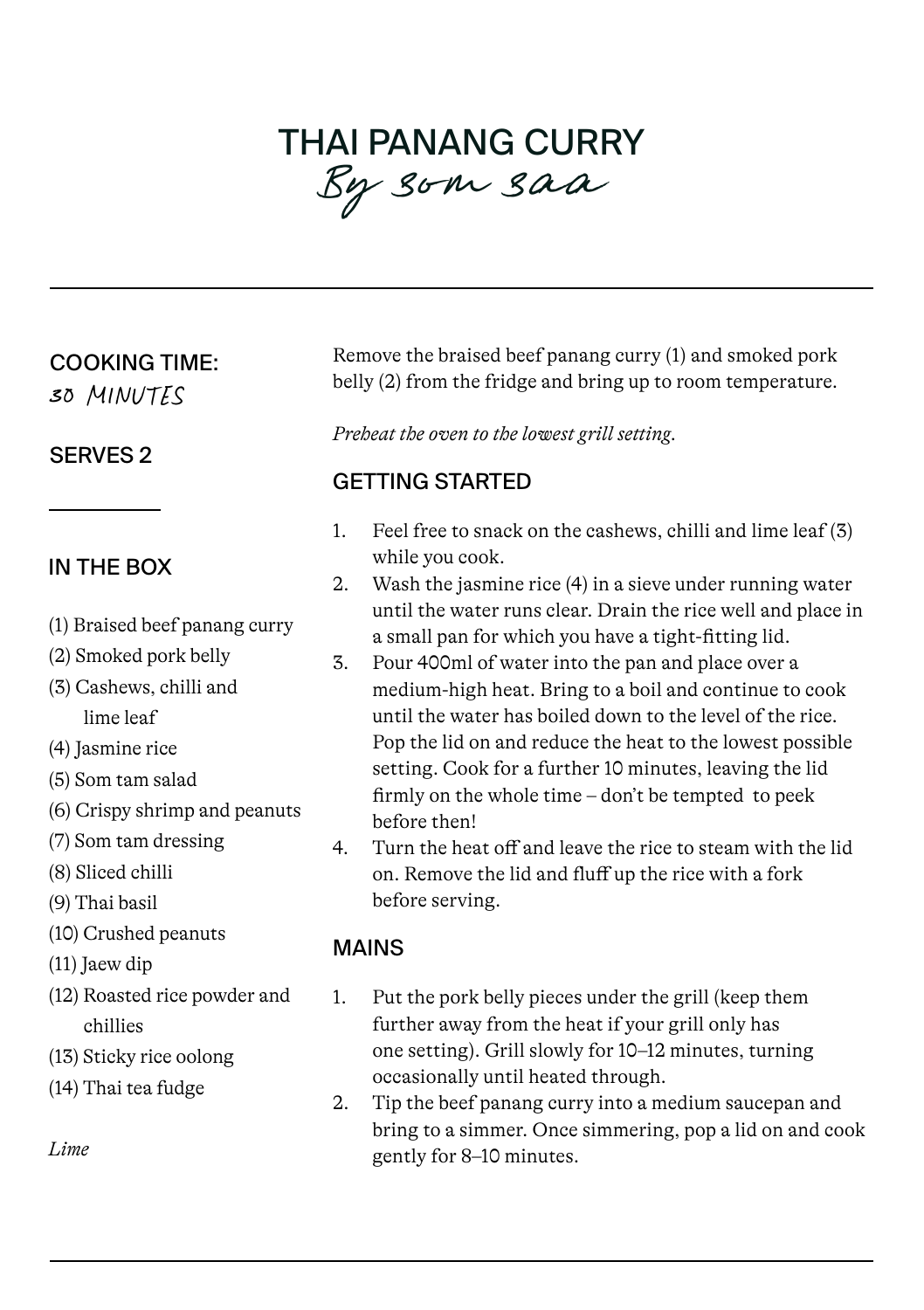"For the pork, we use aged pork belly from Swaledale Butchers, which we marinate in coconut cream and lemongrass. We then slowly grill it over smoking coconuts until it becomes really tender and develops a sweet, smoky flavour." – Andy Oliver, chef/owner.

- 3. Meanwhile, bruise the som tam salad (5) by bashing the salad bag with a rolling pin – you want to squash all the fresh ingredients so they release their flavours.
- 4. Tip the bruised salad into a mixing bowl, then squeeze over the juice of half the lime. Next, mix in the crispy shrimp and peanuts (6).
- 5. Plate up the som tam salad by spooning everything from the mixing bowl onto a salad plate or bowl. Pile it up high to make it look nice, then pour over the som tam dressing (7).
- 6. Once the curry is warm throughout, remove it from the heat and fold through the sliced chilli (8) and Thai basil (9).
- 7. Transfer the curry to a shallow serving bowl and garnish with the crushed peanuts (10).
- 8. Remove the pork from the grill and slice into bite-sized pieces, about 1cm wide.
- 9. Spoon the jaew dip (11) into a small bowl and stir through the roasted rice powder and chillies (12). Serve the sliced pork on a plate alongside the jaew dip.

#### **DESSERTS**

1. To serve the sticky rice oolong (13), cover with boiling water and let steep for 3 minutes, then strain and pour into a mug. Enjoy alongside the Thai tea fudge (14).